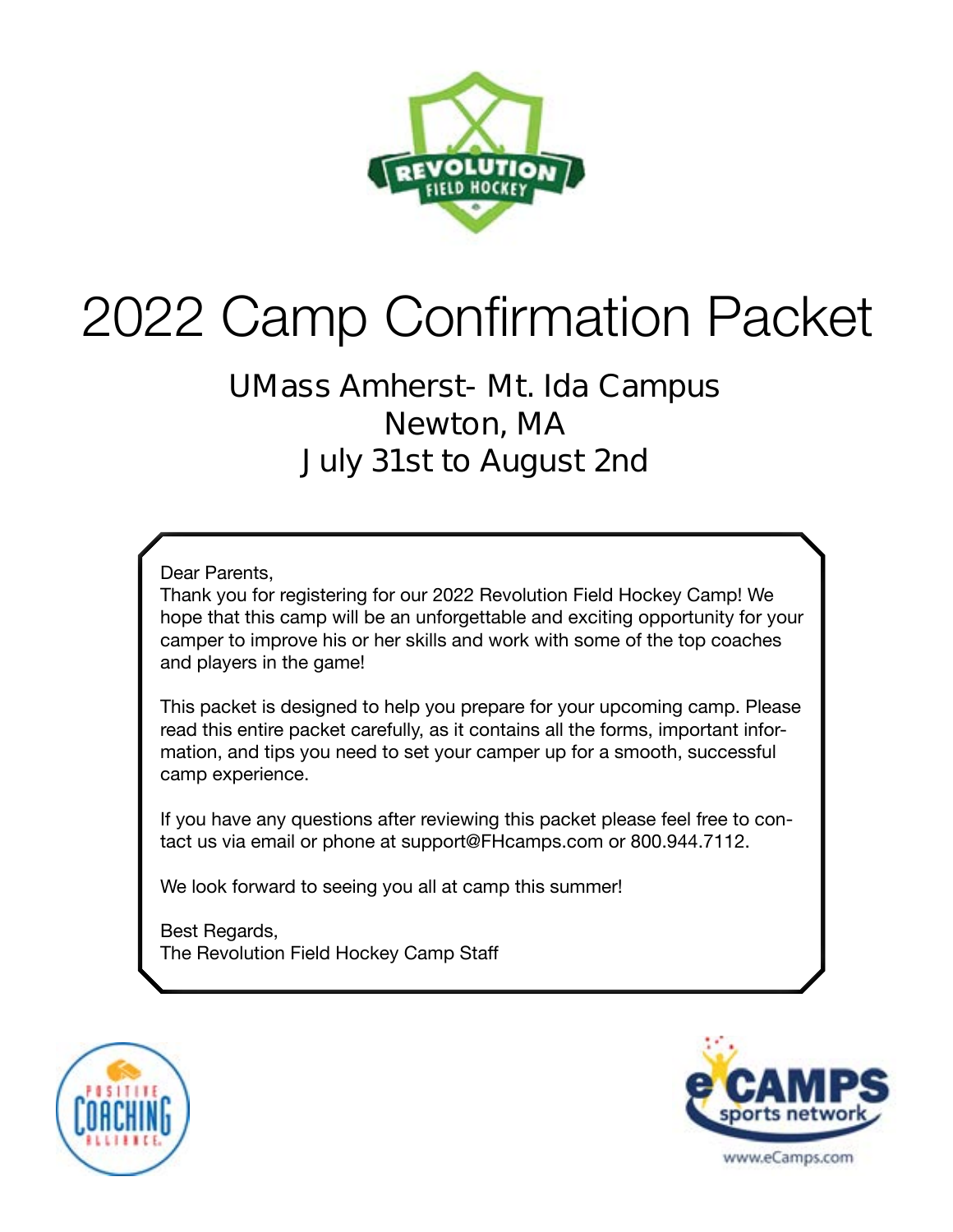### **2022 Revolution Field Hockey Camp**



#### Our Mission

The Revolution Field Hockey Camps were developed to provide young athletes with the opportunity to become better field hockey players by providing instruction from the top coaches in a positive and fun atmosphere.

#### Health and Safety

We want to ensure your child a safe and positive environment during their time at camp. Campers are expected to abide by the camp rules and live by our core values. Drugs, alcohol and tobacco products are strictly forbidden and constitute, along with general misconduct, grounds for dismissal from camp without a refund.

#### Cancellation Policy

#### Final Payment

**EXCELLENCE** – We inspire our campers by providing an unforgettable experience that is the result of a dedicated staff, a progressive instructional curriculum and superior customer service.

*FUN –* We create lasting memories and friendships at camp by surrounding the campers with a passionate camp staff and a creative daily schedule that fosters meaningful interaction with all campers. We always remember that after all, this is camp!

#### Core Values

**IMPROVEMENT** – We provide a unique opportunity for campers to improve their game through personal attention, setting goals and an energetic staff that is committed to the individual development of each camper.

**SAFETY** – We promote a safe and healthy camp environment by providing a responsible staff that supervises all camp activities and who are trained to be role models for our campers both on and off the field.

**SPORTSMANSHIP –** We practice teamwork through leadership opportunities that lead to on-field lessons of integrity, honesty and mutual encouragement.

Final Payments are due in our office by May 15th. Any camper with a remaining balance will be prohibited from checking into camp. We do not accept final payments at camp. Final payments can be paid via mail, over the phone, or through your online account. If you are unsure about your balance, please call us at 800.944.7112

**Check in on the first day of camp will be TBA.** Dinner will be the first meal served. All campers should arrive dressed and ready for their first session. *Check-in will take place at TBA.* 

Any Camper who must cancel their registration more than fifteen (15) days prior to the Camp start date will receive a voucher equal to the full amount of Camp tuition already paid which may be used toward any program or camp offered by eCamps. If a Camper must cancel their registration fourteen (14) days or fewer prior to the start of Camp, eCamps will issue Camper or Parent a voucher equal to 50% of the Camp tuition, which may be used toward any program or camp offered by eCamps. Vouchers are valid for any eCamps program within the same or next calendar year and are also transferable to another family member. Camp vouchers are not extended to Campers who leave Camp after the start of a session. The \$25 registration fee is non-refundable. *Cash refunds are not offered under any circumstances.*

## **2022 Revolution Field Hockey Camp**

### *Don't Forget to Tell Your Friends!*

Camp can be even more fun with a friend. Space is still available, so remember to tell your teammates to check out this session at FHcamps.com!

#### CHECK-OUT

#### EXTENDED DAY CAMPERS

#### KEY DEPOSIT

#### HEALTH FORMS

Campers will check out at 12pm at the check-in location. Parents are encourged to attend the morning session of games on the last day starting at 9am! Check-out will occur immediately after the closing ceremony.

Beyond the first day, you should plan on arriving dressed and ready to play at 8:15am. Extended day campers can be dropped off directly at the field. Pick up will be at 8:30pm the after the evening session. Lunch and dinner are included.

The school requires a key deposit of \$100 per overnight camper. Please bring a check made out to "Revolution Field Hockey Camps". The check will be returned to you at checkout when your camper's key is turned in.

Every camper must have the attached health history and release form filled out in order to attend camp. This form should be brought to camp and handed in at check in- **please do not mail ahead**.

#### COVID - [OVERNIGHT CAMP PROCEDURES & PROTOCOLS](https://laxcamps.com/wp-content/uploads/COVID-19-eCamps-Sports-Network-Guidlines-Overnight-Camp.pdf) *PROOF OF COVID-19 VACCINATION OR NEGATIVE TEST 72 HOURS PRIOR TO THE START OF CAMP IS REQUIRED TO ATTEND THIS CAMP*

\*A physician's signiture is required on this form ONLY if you are attending a camp in CT, MA or NY. An attached physicians signed physical form from within two years will suffice. Camps in CT require the 'Administration of Medication' form for any medication brought to camp--this form can be found on FHCamps.com

#### CHECK-IN